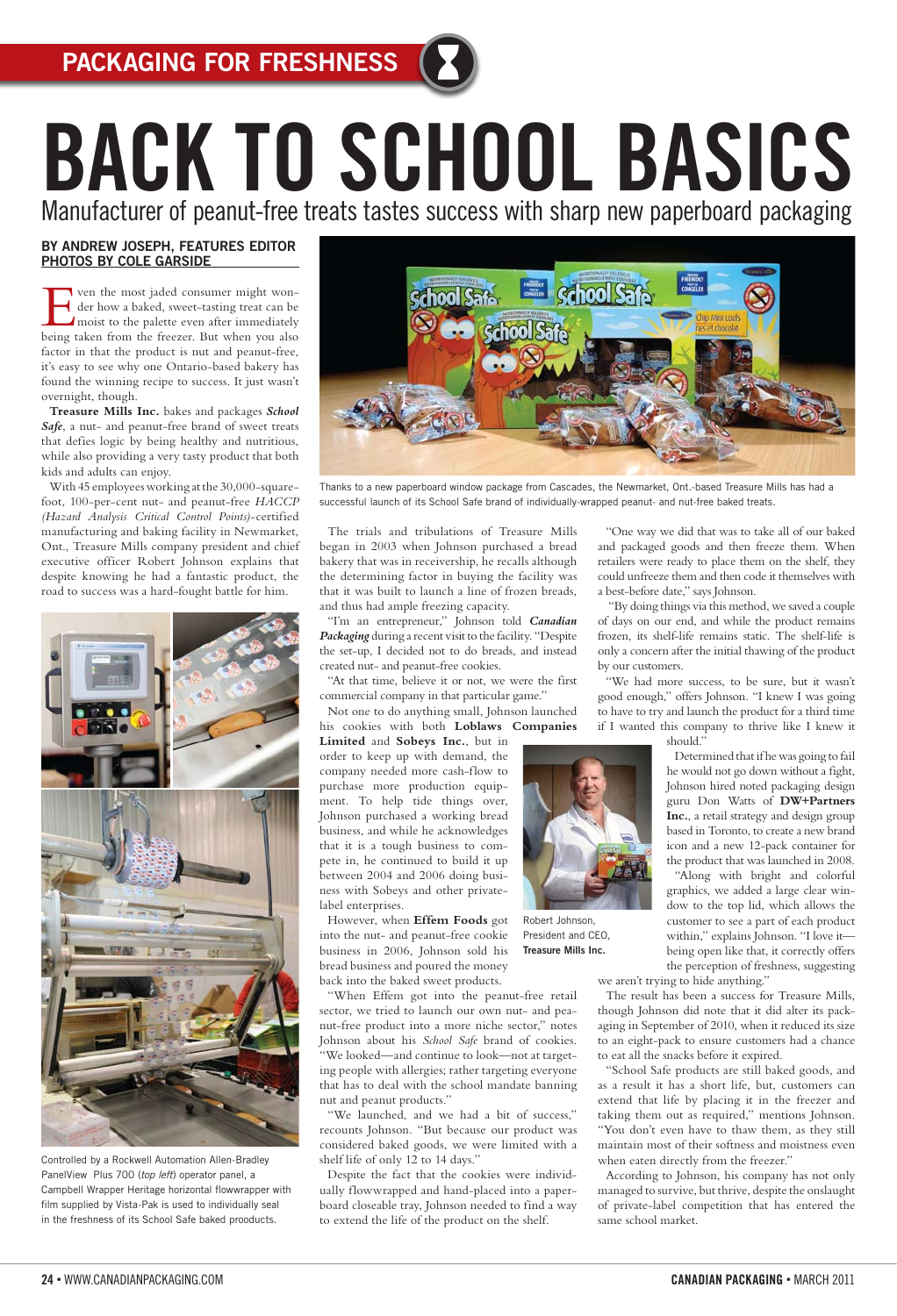### March 2011 • CANADIAN PACKAGING

# Packaging For Freshness



Along with number one sellers *Banana Chocolate Chip Mini-loaf* and *Brownie Bars*, Treasure Mills also bakes and packages *School Safe* brands in tasty *Raspberry Banana Snack Cake*, *Chocolicius Cookie Bars* and the *Chocolate Chip Cookie Bar* carieties that are all available in major supermarket baked goods sections right across Canada and in the northeastern and southeastern U.S., including Texas.

The *School Safe* products are all healthy, nutritionally balanced, are low in sugar, low in fat and iron and each snack contains two grams of fiber, according to Johnson.

"And despite the fact that we have a fantastic product, I believe its success is due more to the brand," Johnson reflects. "We have gone from being a seller of nutand peanut-free baked goods to a company that has developed a brand that moves our product off the shelf—it looks and is fresh and new."

Lending a big helping hand to Treasure Mills was **Cascades Inc.**, a Kingsey Falls, Que.-based globally-operating producer, converter and marketer of packaging and tissue products manufactured from recycled fibers.

"Cascades has been working with Treasure Mills since day one, but they have really outdone themselves with the recycled paperboard product they provided for our current packaging needs," states Johnson. "It's why they are my paperboard supplier."

> Tel: 305.622.4070 www.zzag-palletizer.com **FOR MORE INFORMATION CIRCLE 106**

With four production lines available, Johnson says Treasure Mills runs a minimum of three lines during its 20-hour day, five- to six-day workweeks, with each line always running something different: cookies on one line; muffin batter products on another; and two lines dedicated to *School Safe* products, as Johnson estimates that 90 per cent of the bakery's business is driven by that brand.

"While we will do private labeling for anyone who asks, we will not offer our School Safe products in private labeling," avers Johnson. "That would just be shooting ourselves in the foot."

Along with multiple production lines, Treasure Mills utilizes a few different forms of packaging: clamshell for cookies; pails for batter or dough filling; and the Cascades paperboard boxes for *School Safe*.

One important piece of equipment effectively utilized by Treasure Mills, is a **Reiser** *Vemag* cookie depositer that divides the cookies dough into preformed molds, and is also used in the application of filling batter and pail lines.

Johnson says: "The Vemag is a versatile machine that can handle any type



A Consolidated Technologies cartoner opens the Cascades paperboard folding cartons and places the individuallywrapped School Safe snacks inside.



Cartons of School Safe nut- and peanut-free product pass through a Fortress Technology Phantom metal detection system to ensure optimal products safety.





The versatile Z.Zag Palletizer is designed for all your end of line palletizing needs. From easy to difficult pallet patterns, the Z.Zag is user friendly, affordable and with take up little room on your production floor.